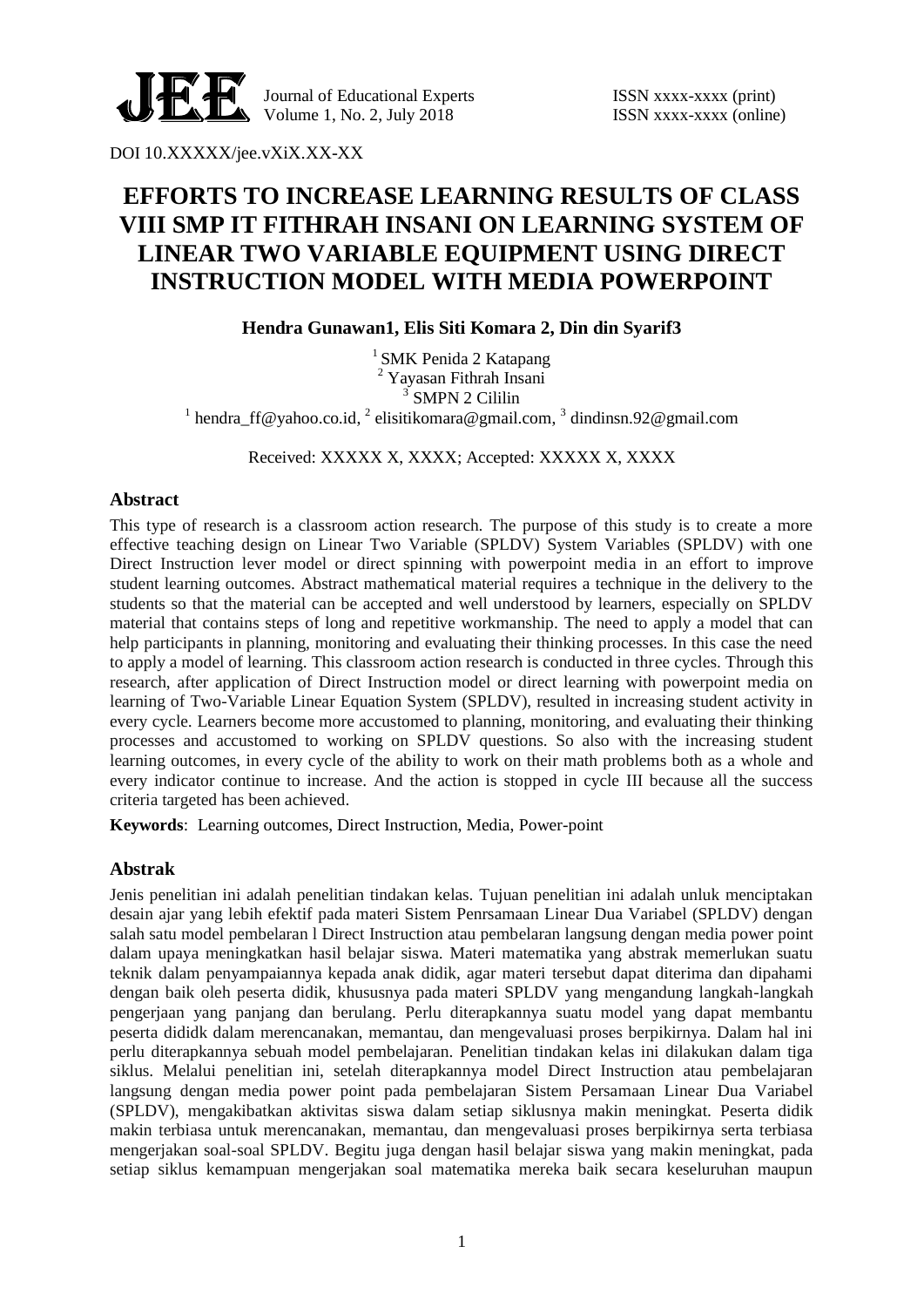perindikatornya terus meningkat. Dan tindakan dihentikan pada siklus III, karena seluruh kriteria keberhasilan yang dituju telah tercapai.

**Kata Kunci**: Hasil belajar, Direct Instruction, Media, Power point

*How to Cite: Gunawan, H., Komara, E. S., & Syarif, D. (2018). Efforts To Increase Learning* Results Of Class Viii Smp It Fithrah Insani On Learning System Of Linear Two Variable Equipment Using Direct Instruction Model With Media Powerpoint. *Journal of Educational Experts* (*JEE)*, 1 (2), XX-XX.

# **INTRODUCTION**

Norman, S Adzwar (2006) argued that to face the 21st century is expected to be colored by competition, the Indonesian nation absolutely needs to have quality and high-quality citizens. In the effort of developing Indonesian human quality, the minimum benchmark that must be achieved is the growth of logical thinking ability and independence attitude in the students. For that, the learning system that prioritizes mathematics and other science becomes a prerequisite for the education process to shape the Indonesian people who are able to face and anticipate the challenges in the future, So to face the challenges in the 21st century students must be qualified in solving two-variable linear equations system (SPLDV), one of the benefits of SPLDV in mathematics specifically determines the coordinates of the two-line cut points, determines the equation of the line, determines the constants on an equation. To solve everyday problems that require the use of mathematics, the first step to do is to develop a mathematical model of the problem. The data contained in the problem was translated into one or more PLDV. Further completion of SPLDV is used to solve the problem. The problems can be about numbers and numbers, age, money, investment and business, size, and so on.

Based on the results of interviews and preliminary observations with teachers of mathematics class VIII in SMP IT Fitrah Insani, obtained information that in the academic year 2016/2017 many errors found when students work on the problem in the Two-Variable Linear Equation System. This can be seen from the results of replication with the number of participants 22 students, there are 15 students who get the value of the test that is still below the Minimum Criteria of completeness defined by the school, which is 70. Errors made by students generally solve equations, math and apply in everyday life.

The purpose of this research is to create teaching design that proved effective through SPLDV material with the contextual approach, one of the users is Direct Instruction model in order to improve student learning result. Besides, through this research is also expected to push the effort of designing mathematics teaching materials.

The plan of a classroom action research with a lesson study base containing the strategies to be developed will be revised, supplemented, reduced, by 3 cycles, 3 interviews, and 3 times data collection, with the following plans:

| N <sub>0</sub> |             | Aspect | <b>Description</b>                                                                                                                                      |
|----------------|-------------|--------|---------------------------------------------------------------------------------------------------------------------------------------------------------|
|                | by students |        | Difficulties commonly experienced 1. Students have difficulty understanding<br><b>SPLDV</b><br>2. Difficulty in distinguishing PLDV and<br><b>SPLDV</b> |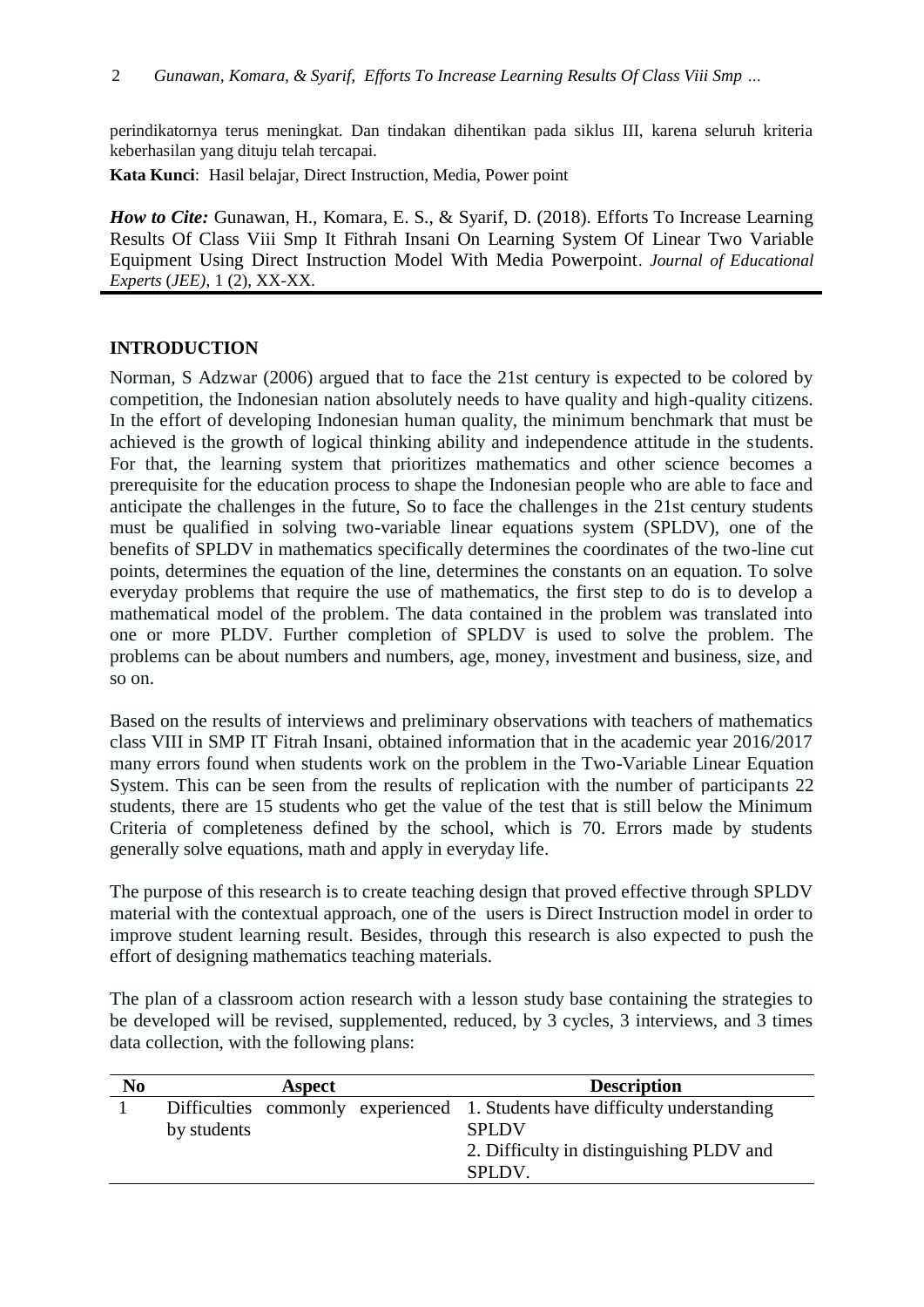| N <sub>0</sub> | Aspect                  | <b>Description</b>                        |
|----------------|-------------------------|-------------------------------------------|
|                |                         | 3. Resolve SPLDV related to daily life    |
|                |                         | 4. Make a mathematical model of the story |
|                |                         | problem                                   |
|                | Teachers how            | to teach teachers how many lectures and   |
|                |                         | exercises                                 |
|                | <b>Master Model</b>     | Elis Siti Komara, S.Pd.                   |
| 4              | <b>Essay Evaluation</b> | <b>Test Questions</b>                     |

# **METHOD**

This type of research is a class action research based on lessening study, which is intended to provide information on how appropriate action to be applied to learners so that the learning outcomes increase. Therefore research is focused on teacher actions to increase the learner's activity. This research was conducted in three cycles, This research was conducted from 13 November 2017 until 17 November 2017 in the odd semester of the academic year 2017-2018 at SMP IT Fithrah Insani Regency West Bandung with the subject of research is student of class VIII with number of students counted 44 people consisting 22 men and 22 women. .

The test used is written test in the form of an essay. The data obtained is calculated percentage and average are then seen an increase or decrease of each cycle, test cycle I and II (after giving action); and observation sheets for teachers and students for the conditions of action implementation.

Sources of data are research personnel consisting of teachers and students, the type of data that is quantitative data and qualitative data obtained through test results, observations and journals. And the data collection methods are: (1) Data about learning condition SPLDV was taken by using observation sheet covering observation to teacher and learner; (2) Data on learning achievement was taken by using test included cycle I, second cycle test and cycle III test, and; (3) Data on reflection is taken using the journal.

Data obtained from this research that comes from the test cycle I, the test cycle II and test cycle III. All data is processed using Microsoft Excel by calculating the average and see the average ratio of each cycle.

# **RESULTS AND DISCUSSION**

# **Results**

**1. Cycle Research Results 1**

# **a. Planning (Plan)**

The thing done at the planning stage is the making of learning implementation plan (RPP) based on the syllabus used as the research reference. The RPP made for the cycle I consist of 1 meeting on the material "Determining the SPLDV Completion Set using a graphical method" using Direct Instruction model with powerpoint media. Based on the learning steps in RPP cycle I. Implementation of Direct Instruction model with power point media in cycle I is done by lecture, question-answer, and discussion method and has indicators: (1) Defines linear equations of two variables; (2) Describe the model and system of linear equations of two variables; (3) Determine the value of variables of linear equations of two variables in everyday life; Then the researcher makes an observation sheet addressed to teachers and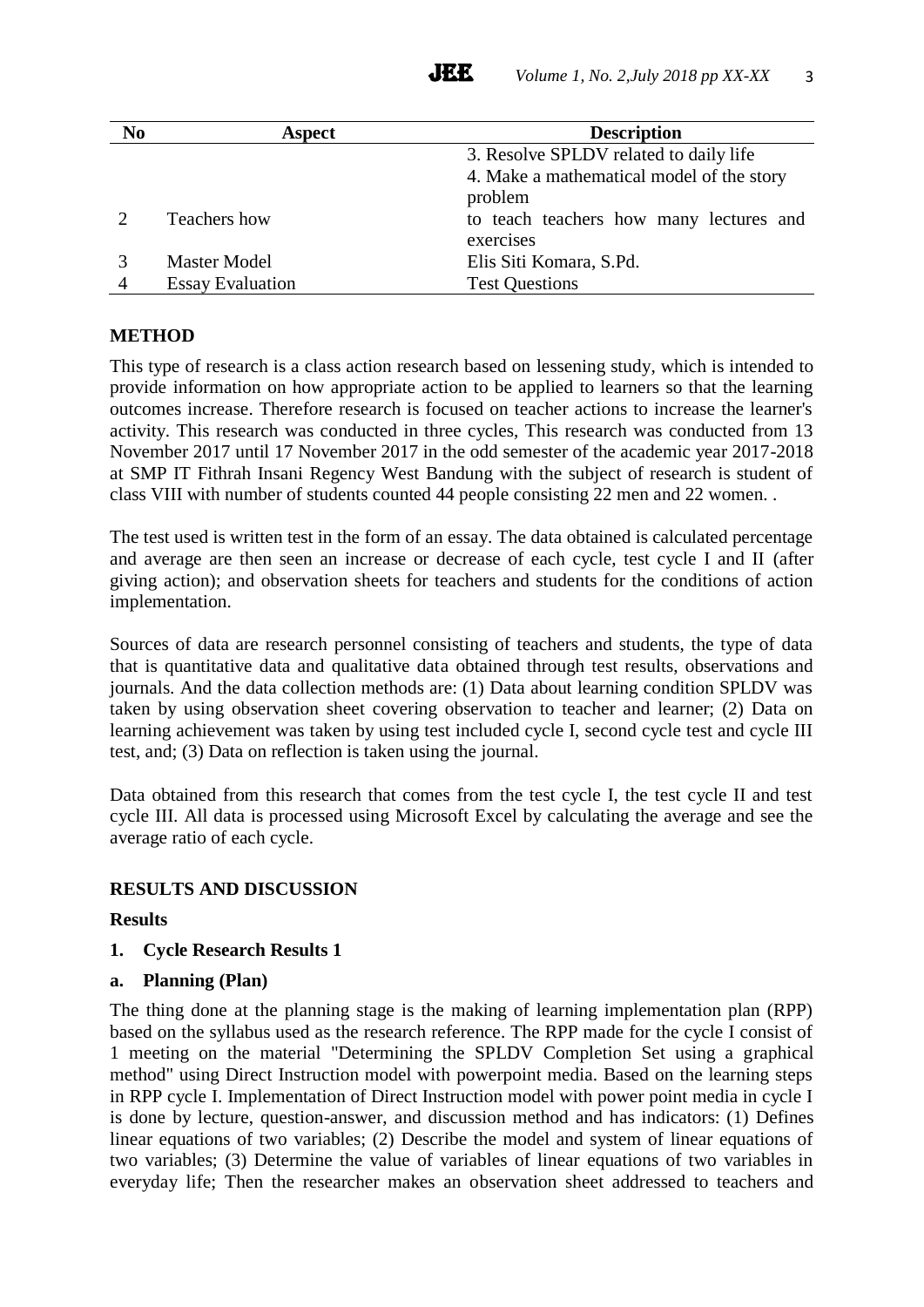students (observed aspects are based on learning steps in the lesson plan), preparing a reflection journal sheet and designing an evaluation tool for the first cycle test. Another preparation is to further strengthen teachers' knowledge and understanding of learning implementation with Direct Instruction model with powerpoint media

### **b. Implementation of Action (Do)**

Implementation of the action is done by a teacher of mathematics model class VIII SMP IT Fithrah Insani, while researcher act as an observer (observer). The first cycle of learning is carried out in a single meeting. The first class presentation was held on Monday 13 November 2017 with the material "Determining the SPLDV Completion Set using a graphical method". Prepared RPP using Direct Instruction model with powerpoint media with lecture method and discussion and question and answer. After the first cycle of learning has been completed, teachers and researchers discuss some of the shortcomings that occur in the learning activities. In this case, the teacher is still less to provide practice questions. If done will increase the knowledge and mastery of student concepts for the better. Classroom learning is ensured to be more active and enjoyable. In addition, teachers are less motivational so that participants can solve problems well, solve problems that are not routine, applying mathematics in daily life, and prove. Results of teacher and research discussions in the form of deficiencies in learning will be improved in the second cycle.

**Picture 1 Situation Learning in Cycle 1**



# **c. Evaluation (See)**

After one meeting to complete the basic competency "Describing the system of linear equations of two variables and their completion associated with contextual problems", an evaluation was conducted with the test of the cycle I on Monday, November 13, 2017. This activity was conducted to find out the extent of mathematical problem-solving students on the material "SPLDV" after learning with Direct Instruction learning model with Media Powerpoint.

The test results indicate that the student has not completed or the value is still below the KKM. The results of this test also show students' mastery of classical to the subject matter. So there needs to be additional action so that they really understand the material "SPLDV" this.

The results of the first cycle test that is only reached 11% are complete. This shows that students' understanding of SPLDV material of junior high school students of IT Fithrah Insani is still low. In addition, the results of the first cycle test scores are also important to look at the early mathematical abilities of SPLDV material. It aims to know the learning outcomes with Direct Instruction model with Media PowerPoint for every meeting conducted.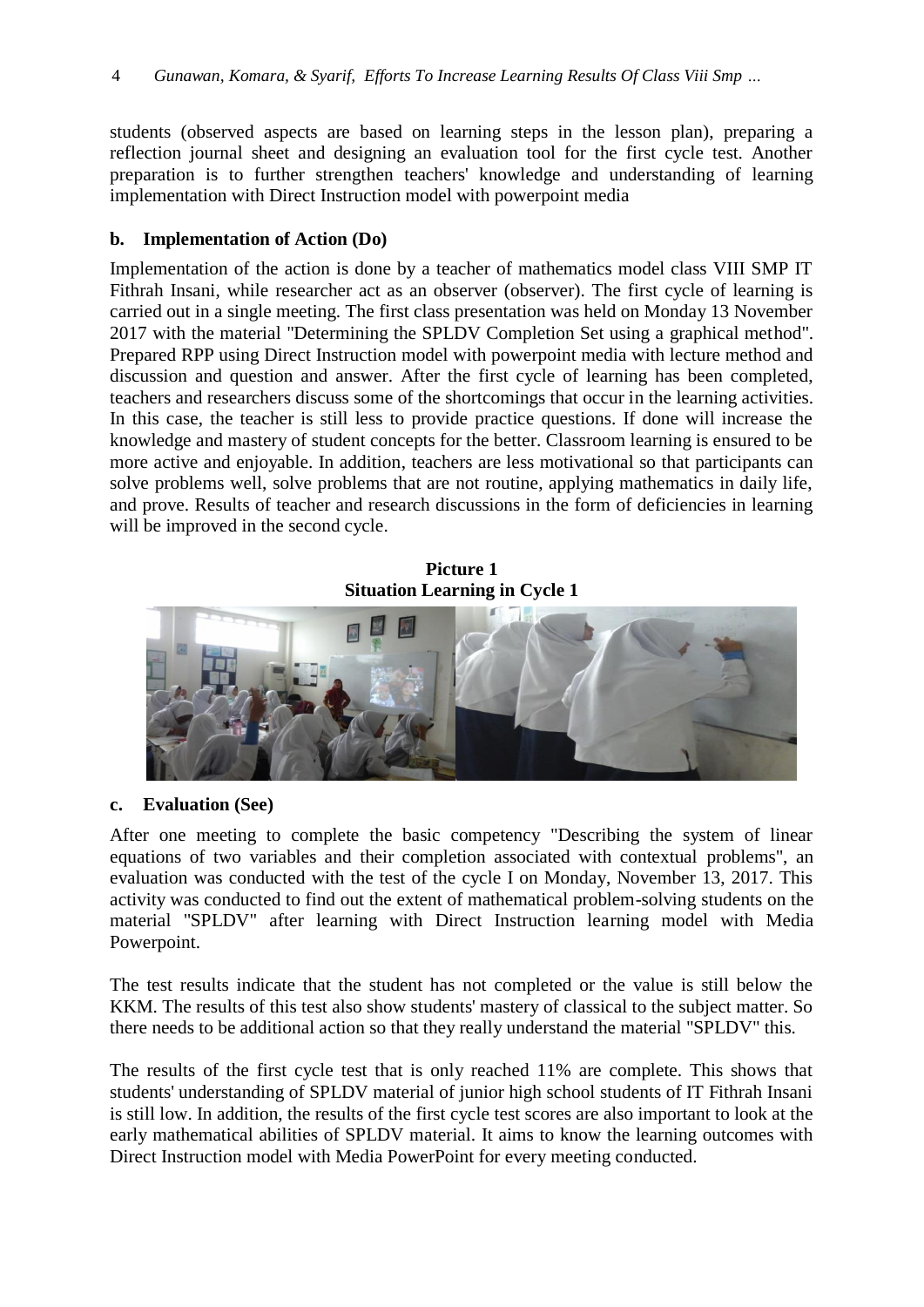**Ficture 2 Cycle Evaluation 1**



# **2. Cycle Research Results 2**

#### **a. Planning (Plan)**

Based on the results of observation and evaluation on the action of the cycle I, the researchers together with the model teacher to plan the action cycle II, so that the deficiencies that occur in the implementation of the action cycle I can be improved and achieve maximum results. The things that teachers need to improve the implementation of the second cycle action are as follows: (1) Teachers should give more practice questions; (2) giving students opportunities to discuss; (3) Teachers should provide more guidance to students both individuals and groups in the learning process with Direct Instruction model with PowerPoint media.

The things that are done at this stage is the making of learning implementation plan (RPP) based on the syllabus used as the research reference. The RPP made for cycle II consists of 1 meeting on the material "SPLDV" by using Direct Instruction model with Media PowerPoint. Based on the lesson steps in RPP cycle II. Implementation of Direct Instruction model with Media PowerPoint in cycle II is done indicator: (1) Defines linear equation of two variables; (2) Describe the model and system of linear equations of two variables; (3) Determine the value of variables of linear equations of two variables in everyday life.

Then the researcher makes an observation sheet addressed to the teacher model and students (observed aspects are based on the learning steps in RPP), prepares the reflection journal sheet and designs the evaluation tool for the second cycle test.

Another preparation is to further strengthen the knowledge and understanding of teachers on the implementation of learning with Direct Instruction model with Media PowerPoint.

#### **b. Implementation of Action (Do)**

Implementation of the action is done by a teacher of mathematics model class VIII SMP IT Fithrah Insani, while researcher act as an observer (observer). The second cycle learning action was conducted in one meeting. The first class presentation was held on Wednesday 15 November 2017 with the material "Determining the SPLDV Settlement Association using the Substitution and Elimination method". Prepared RPP using Direct Instruction model with Media PowerPoint with lecture method and discussion and question and answer. Then the teacher gives more exercise questions and provides opportunities for students to discuss with friends or with the group and more motivate the learners that math is indispensable in everyday life. After the second cycle of learning has been completed, model teachers and researchers discuss some of the shortcomings that occur in learning activities. In this case, the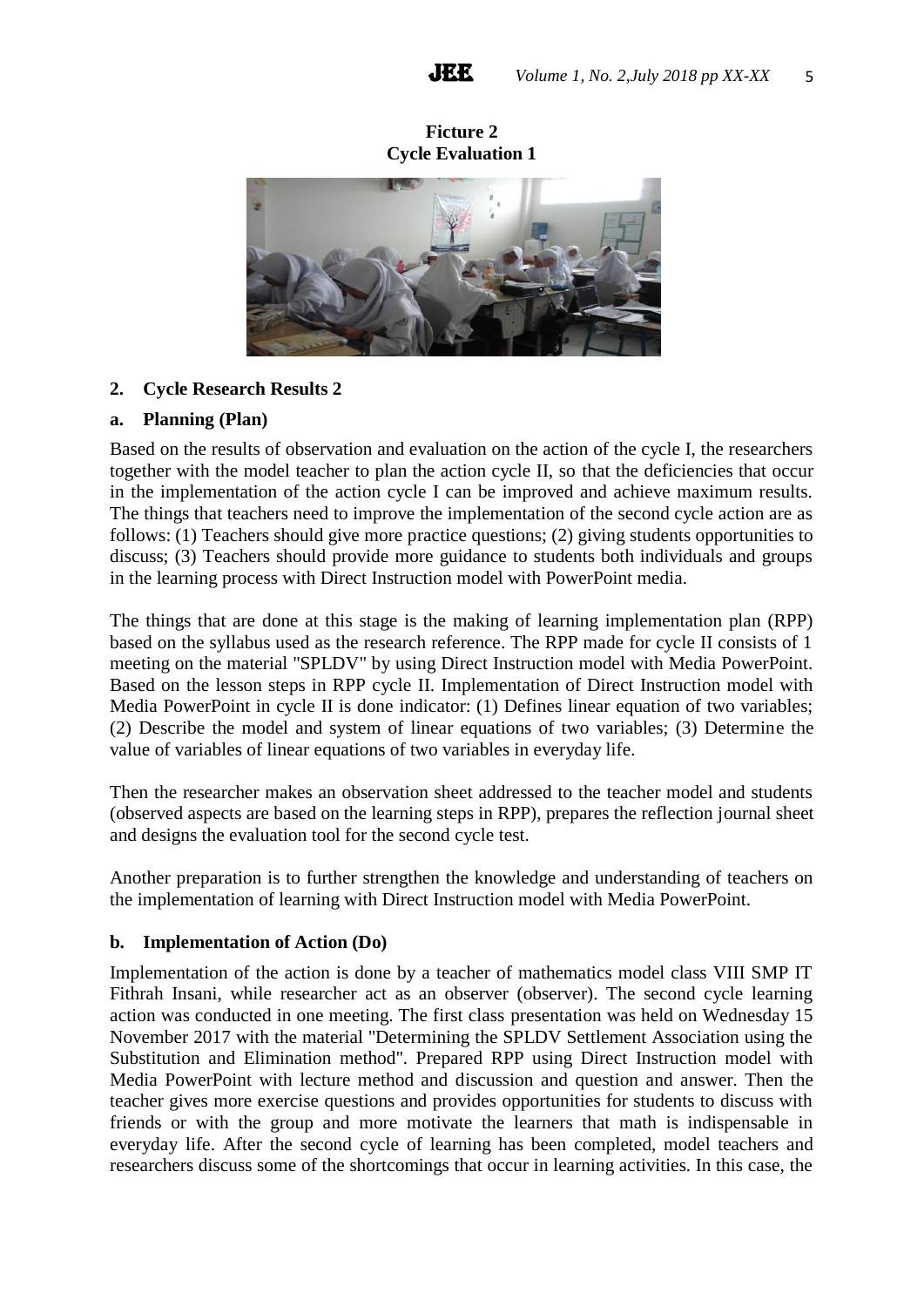teacher is less to provide guidance in doing the exercise questions so that at the time of the test is still a lot of wrong or wrong. If done will increase the knowledge and mastery of student concepts for the better. Classroom learning is ensured to be more active and enjoyable. In addition, fewer opportunities for learners to present the results of discussions with the group. The results of teacher discussion of models and researchers in the form of deficiencies in learning will be impro ved in the third cycle.

**Ficture 3 Cycle Learning Situation II**



#### **c. Evaluation (See)**

After one meeting to complete the basic competency "Describing the system of linear equations of two variables and their completion associated with contextual problems", an evaluation was conducted with the name of the first cycle test on Wednesday, November 15, 2017. This activity was conducted to find out how far mathematical problem-solving students on the material "SPLDV" after learning with Direct Instruction learning model with Media Powerpoint.

The test results indicate that the student has not completed or the value is less than the KKM less than cycle 1. The results of this test also show students' mastery of the classical subject matter. So there needs to be additional action so that they really understand the material "SPLDV" this.

Results of the second cycle test that is only reached 43% complete. This shows that students' understanding of SPLDV material of junior high school students of IT Fithrah Insani has increased. In addition, the results of the second cycle test score are also important for the action to be taken in cycle III of SPLDV material. It aims to know the learning outcomes with Direct Instruction model with Media PowerPoint for every meeting conducted.



**Ficture 4**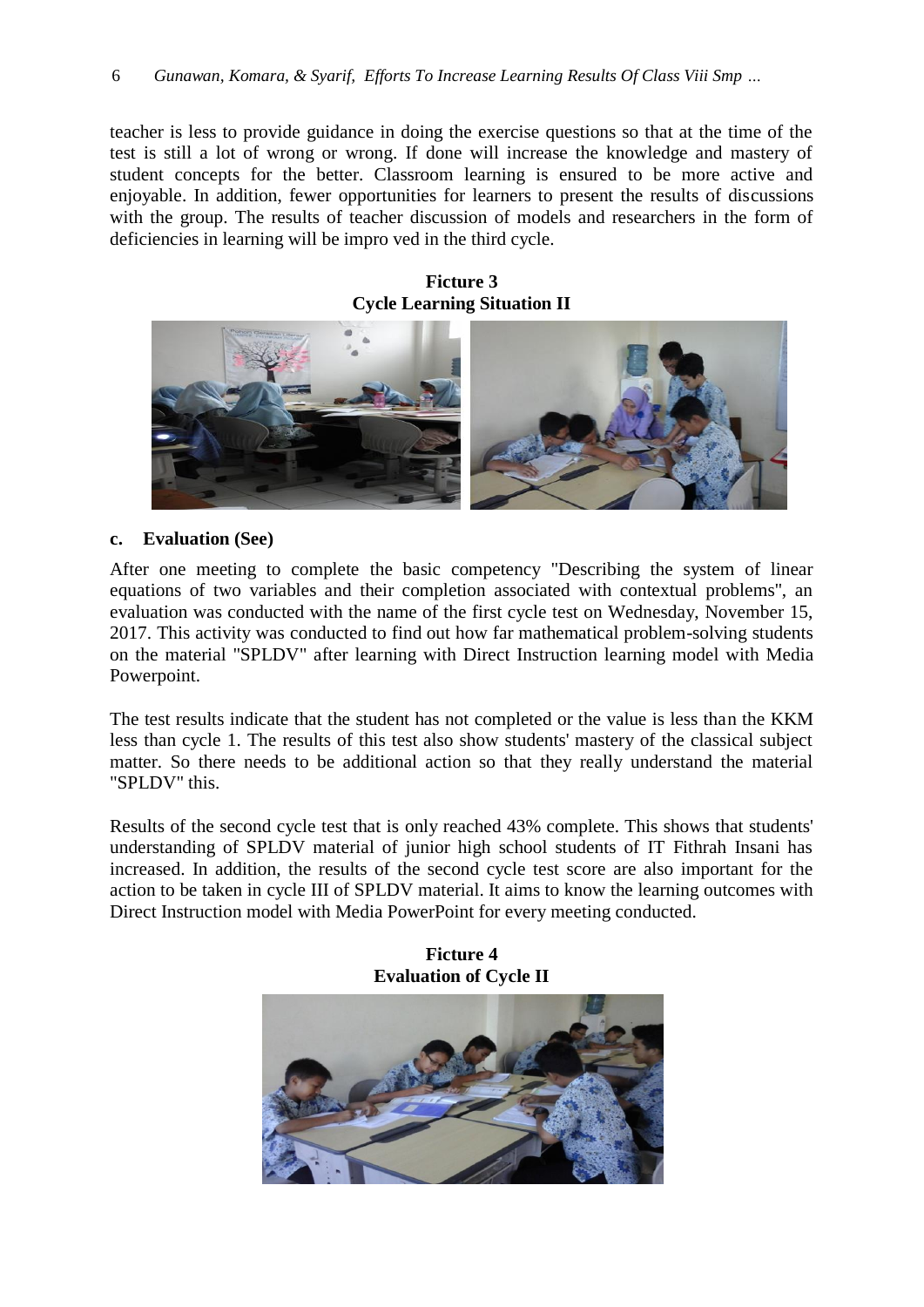# **3. Cycle Research Results 3**

# **a. Planning (Plan)**

Based on the results of observation and evaluation on the action of cycle II, the researchers together with the model teacher to plan the action of cycle III, so that the deficiencies that occur in the implementation of action cycle II can be improved and achieve maximum results. Things that should be improved by teachers on the implementation of action cycle III are as follows: (1) Teachers should provide more guidance to learners when doing exercise questions; (2) giving the students the opportunity to present the results of the discussion with the group's friends to find out where the error is; (3) Teachers should provide more guidance to students both individuals and groups in the learning process 3with Direct Instruction model with PowerPoint media.

The things that are done at this stage is the making of learning implementation plan (RPP) based on the syllabus used as the research reference. The RPP made for cycle II consists of 1 meeting on the material "SPLDV" by using Direct Instruction model with Media PowerPoint. Based on the lesson steps in RPP cycle II. Implementation of Direct Instruction model with Media PowerPoint in cycle II is done indicator: (1) Defines linear equation of two variables; (2) Describe the model and system of linear equations of two variables; (3) Determine the value of variables of linear equations of two variables in everyday life. Then the researcher makes an observation sheet addressed to the teacher model and student (observed aspects are based on the learning steps in the lesson plan), prepares the reflection journal sheet and designs the evaluation tool for the cycle III test.

Another preparation is to further strengthen the knowledge and understanding of teachers on the implementation of learning with Direct Instruction model with Media PowerPoint.

#### **b. Implementation of Action (Do)**

Implementation of the action is done by a teacher of mathematics model class VIII SMP IT Fithrah Insani, while researcher act as an observer (observer). The second cycle learning action was conducted in one meeting. The first class presentation was held on Wednesday 17 November 2017 with the material "Determining the SPLDV Completion Set using a mixed method (Substitution and Elimination)". Prepared RPP using Direct Instruction model with Media PowerPoint with lecture method and discussion and question and answer. Then the teacher gives more practice questi ons and the teacher provides guidance when the students in doing the questions and provide opportunities for students to present the results of risk with friends or with the group and more motivate the learners that math is indispensable in everyday life. After the learning cycle 3 is completed, model teachers and researchers discuss some of the shortcomings that occur in learning activities. Test results in cycle III show better value than cycle II.

**Ficturere 5 Learning Situation in Cycle III**

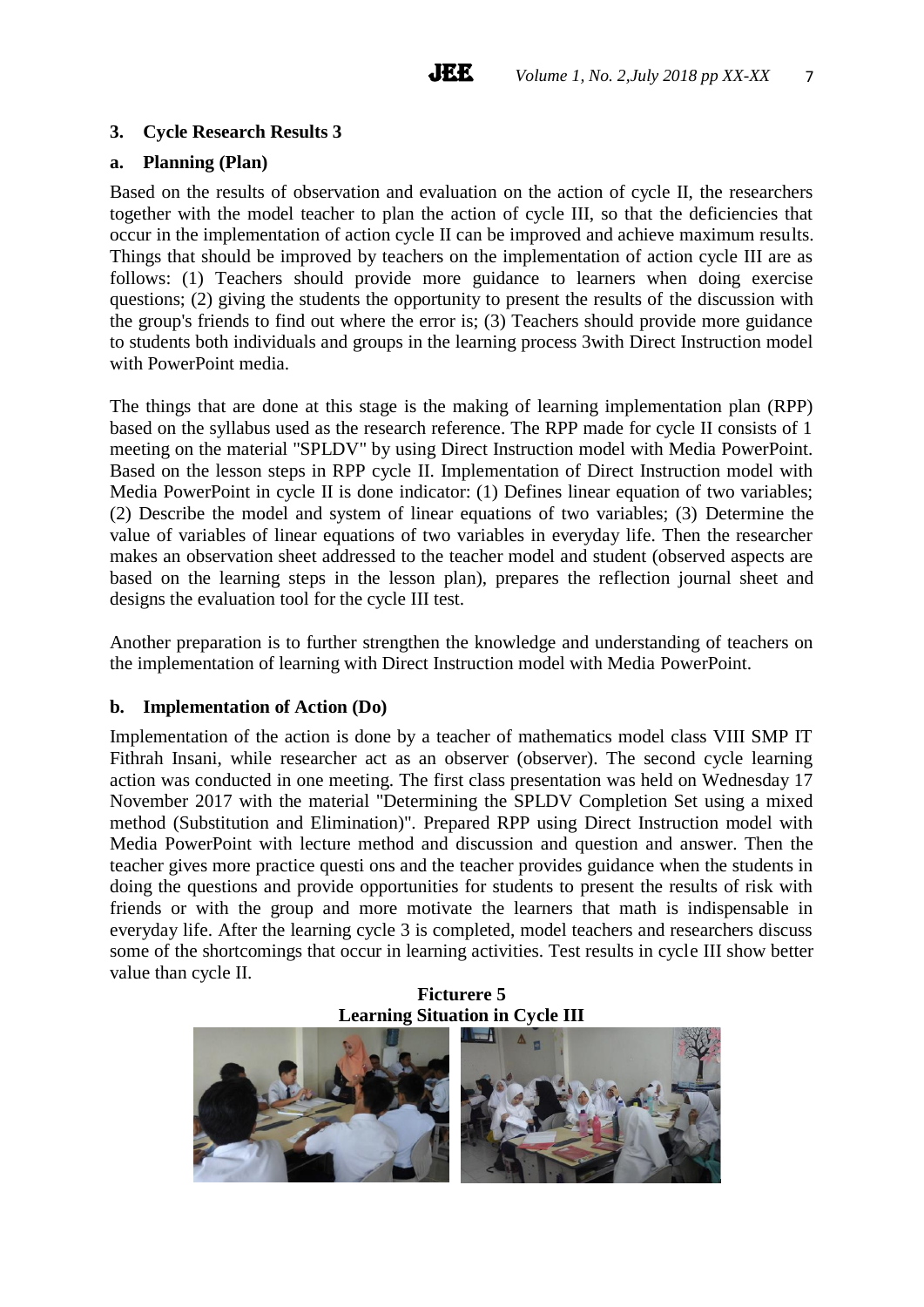# **c. Evaluation (See)**

After one meeting to complete the basic competency "Explaining the system of linear equations of two variables and their completion associated with the contextual problem", the evaluation was conducted with the test of cycle III on Thursday, November 17, 2017. This activity was conducted to find out how far the problem solving of mathematics students on the material "SPLDV" after learning with Direct Instruction learning model with Media Powerpoint. The test results indicate that there is an increase in the number of students who completed or the value above the KKM. The results of this test also show students' mastery of classical to the subject matter. So there is no need for additional action in learning.

The results of the third cycle test that has reached reach 90% which is complete. This shows that students' understanding of SPLDV material of junior high school students of IT Fithrah Insani has increased.

# **Discussion**

Research Results Based on the results of the evaluation test cycle 1, can be seen the error of each research subject for each item of the work done. The subjects of junior high school students of IT Fithrah Insani each have errors in item no.2, no. 3, No. 5 and no. 6, test questions consisting of 6 questions. However, the mistakes made between one research subject and the other on each item are not the same. The results of the work of the subjects of research can be seen in the annex of the data presented in a fragment of the results of written tests on research instruments for each research subject. From the results of a written test of each subject, the student error analysis is performed. The first type of error is in reading the problem, those who do not understand there are two problems and must find the value of a and b by using elimination and substitution and substituted into the next equation.

In General Type, This type of error can be known at the time of the interview. The type of error is the misunderstanding of the problem. Students are considered to do this type of error if the student makes a mistake in writing the problem on the problem, illustrating the problem of solving the problem of linear system problems.

The student is deemed to have made this mistake if he or she is unable to perform algebraic manipulations to find the values of x and y. After analyzing the results of the research subject, it is necessary to strengthen the validity of the analysis based on the answer sheet of the research subject. Strengthening, in this case, is called the process of triangulation that is comparing the answer sheet of research subjects with interview results. Based on the comparison process, determined the validity of the data. Consistent data on the answer sheets and interview results are valid. Then, from the data that has been determined the validity of the verification made of each research subject includes the error.

The result of research on cycle II based on a result of evaluation test can be seen the error of each research subject for each item of matter done. Show improvement can be seen from the result of student answers each item and the complete in doing the problem SPLDV. From the results of the test the average student misunderstood the story of a less understood reading and change it in the mathematical model, in general, this error can be known at the time of the interview.

Errors in understanding the problems contained in the problem of students make mistakes in writing problems on the problem, illustrating problems solving problems linear system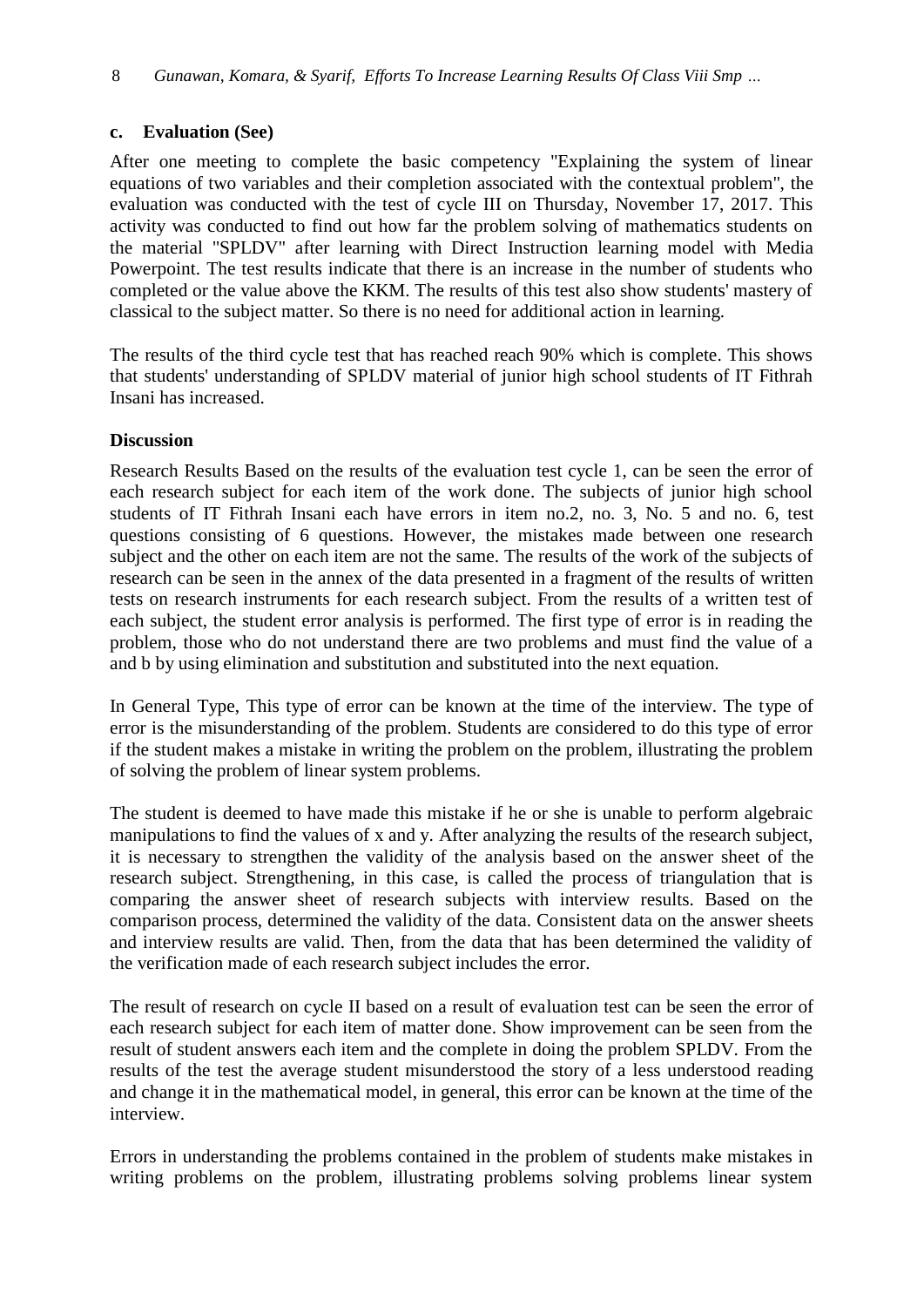problems. Students are considered less able to do the algebraic manipulation to find value, from the above it is necessary reinforcement to strengthen the validity of the analysis based on the answer sheet of research subjects. Reinforcement is required only in making mathematical models.

**JEE** 

The results of the research in cycle III based on the results of the evaluation test can be seen the error of each research subject for each item of the work done. Shows improvement can be seen from the results of student answers each item and the thorough in working on the problem SPLDV. From the results of the average student test miscalculated the story of a less understood reading the problem and change it in a mathematical model to understand and understand. Almost all students can change and create a mathematical model, this can be known from during the interview took place.

Understanding the problems contained in the problem students too can solve it, illustrate problems and solving problems of the linear system better. Students who are deemed less able to perform algebraic manipulations to seek for reduced value.

Figure 6. One of the Child Test Results in Cycle 3

# **CONCLUSION**

Based on data that has been done during the research, it can be concluded the following things:

1. Implementation of Direct Instruction method can improve student learning outcomes in class VIII IT Fithrah Insani on SPLDV lesson. It is characterized by the increasing quality of activities and responses of students in solving problems provided by teachers, increased communication skills and student cooperation and learning outcomes obtained by students. Such improvements include: (a) increased student involvement in the learning process (b) increasing student co-operation in the learning process. In general, improving the quality of student learning process appears in the emergence of student enthusiasm in following the learning.

2. With Direct Instruction approach and using IT teachers get ease in creating and innovating on their learning, more effective and efficient time to achieve learning objectives, thinking effectively in solving simple problems related to SPLDV problems qualitatively, performing quantitative analysis using data observation of the students, as a good facilitator and observer and successfully stimulate the students' ability and more successfully inculcate positive attitudes to students.

3. Improving the quality of learning process, after implemented Direct Instruction model and using IT, the quality of student learning outcomes also increased. These improvements include: (a) increasing feelings of satisfaction in students and (b) increasing psychomotor, the effective and cognitive value in self-learners.

# **REFERENCES**

Achmadi dan Supriyanto. Faktor-faktor yang Mempengaruhi Prestasi Belajar. Remaja Rosdakarya : Bandung , 1990